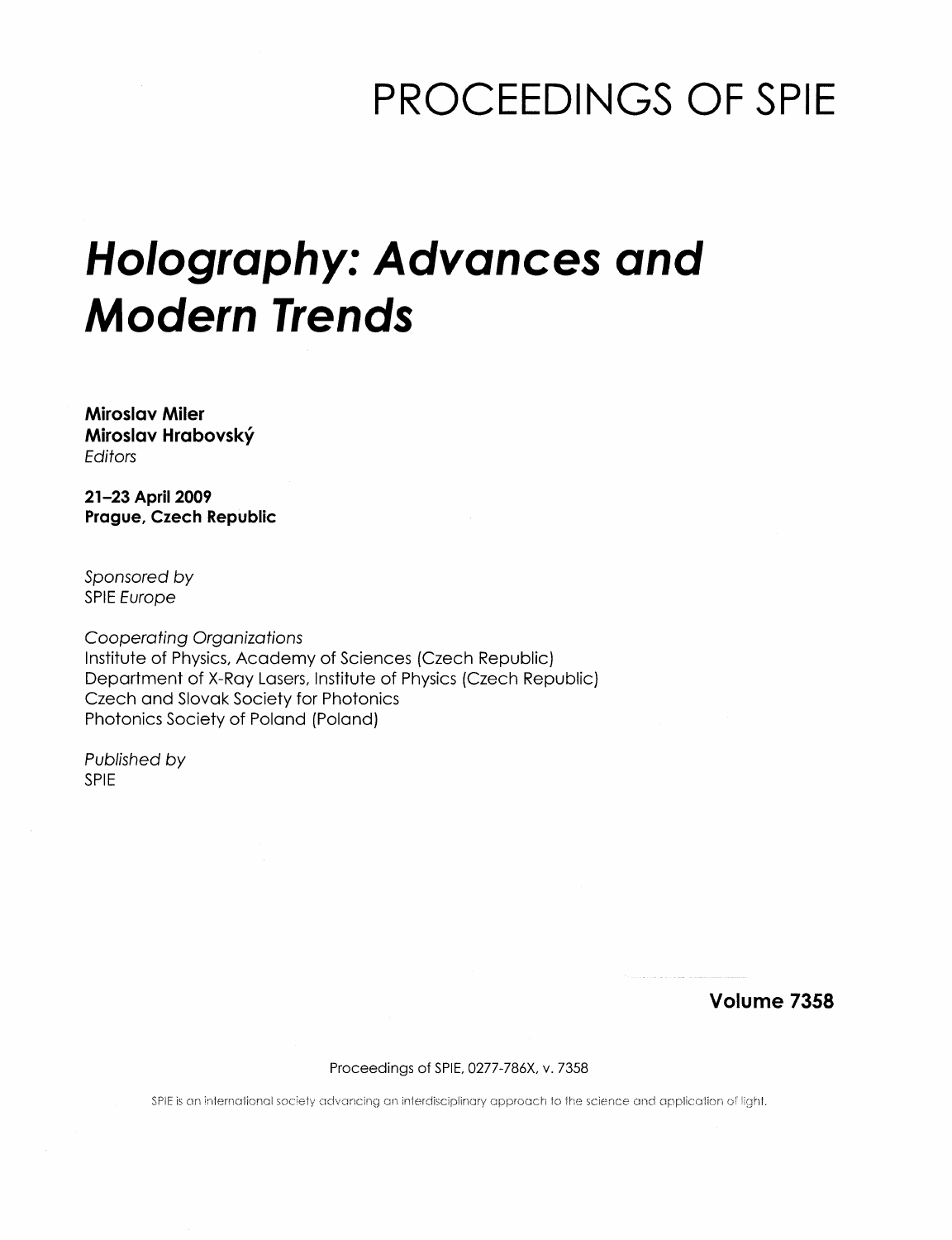### **Contents**

- ix Conference Committee
- Introduction xi
- Xlll Photon physics: from wove mechanics to quantum electrodynamics (Plenary Paper) [7355-100] O. Keller, Aalborg Univ. (Denmark)

#### SESSION 1 RECORDING MATERIALS I

- <sup>7358</sup> <sup>02</sup> A comparative review of silver halide photopolymerizable system and sol-gel holographic materials (Invited Paper) [7358-01] A. Fimia, P. Acebal, S. Blaya, L. Carretero, A. Murciano, R. F. Madrigal, Univ. Miguel Hernández de Elche (Spain)
- 7358 03 Optimization of the photochromic response of photoaddressable polymers with azobenzene-containing molecular glasses [7358-02] R. Walker, H. Audorff, L. Kador, H.-W. Schmidt, Univ. Bayreuth (Germany)
- 7358 04 Photokinetic study of Irgacure 784 dye in an epoxy resin photopolymer [7358-03] D. Sabol, M. R. Gleeson, S. Liu, J. T. Sheridan, National Univ. of Ireland, Dublin (Ireland)

#### SESSION <sup>2</sup> ADVANCED HOLOGRAPHY

7358 06 Sub-50nm extreme ultraviolet holographic imaging (Invited Paper) [7358-05] P. W. Wachulak, Military Univ. of Technology (Poland); M. C. Marconi, R. A. Bartels, C. S. Menoni, J. J. Rocca, Colorado State Univ. (United States)

7358 08 3-D coherence holography using a modified Sagnac radial shearing interferometer with geometric phase shift [7358-07] D. N. Naik, T. Ezawa, Y. Miyamoto, M. Takeda, The Univ. of Electro-Communications (Japan)

- 7358 09 Time-resolved two-wavelength contouring of adaptive fluidic PDMS-lenses [7358-08] T. Hansel, R. Grunwald, G. Steinmeyer, U. Griebner, Max-Born-lnstitut fur Nichtlineare Optik und Kurzzeitspektroskopie (Germany); F. Schneider, U. Wallrabe, Albert-Ludwigs-Univ. Freiburg (Germany)
- 7358 OA Polarization-holographic diffraction element for complete analysis of light [7358-09] B. Kilosanidze, G. Kakauridze, Institute of Cybernetics (Georgia)
- 7358 0B Digital in-line holography with a single high-order harmonic pulse [7358-55] J. Schwenke, X. He, A. Mai, M. Miranda, A. L'Huillier, Lund Univ. (Sweden)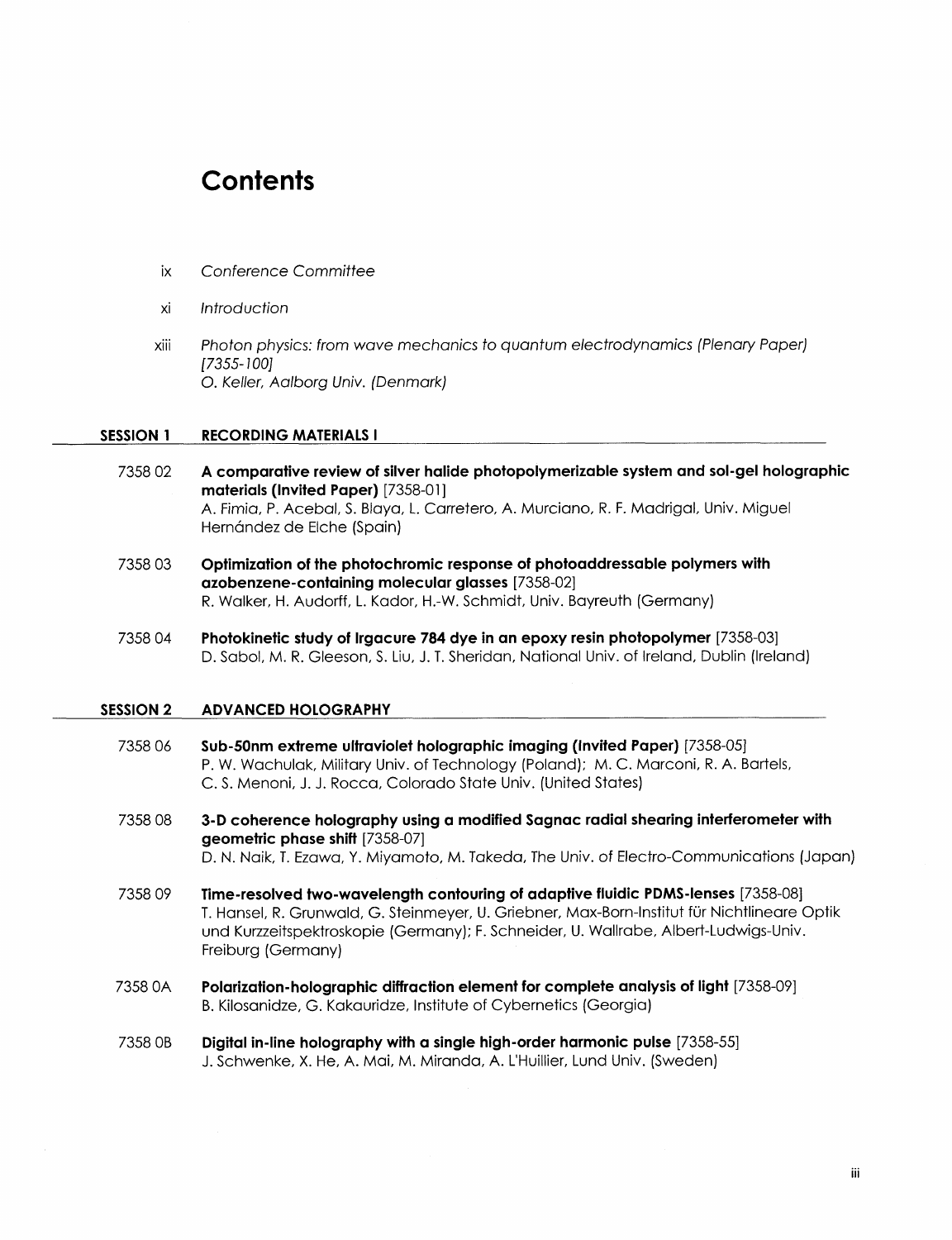#### SESSION 3 HOLOGRAPHY FOR SECURITY

- 7358 OD Advanced synthetic holograms for security purposes (Invited Paper) [7358-11 ] L. Kotačka, P. Vízdal, T. Běhounek, Optaglio s.r.o. (Czech Republic)
- 7358 OE Polarization-sensitive multilayer diffractive structures for document security [7358-12] I. Aubrecht, Police Presidium CR (Czech Republic)

#### SESSION 4 HOLOGRAPHY FOR PHOTONIC CRYSTALS

- <sup>7358</sup> OG Holographic 3D microfabrication by femtosecond pulse laser [7358-16] M. Yarmaji, H. Kawashima, J. Suzuki, S. Tanaka, New Glass Forum (Japan)
- 7358 OH Device for synthetizing computer-generated holograms [7358-14] J. Svoboda, P. Fiala, Czech Technical Univ. in Prague (Czech Republic)
- 7358 01 Hybrid aplanatic diffractive optical systems [7358-15] J. Hopp, P. Fiala, Czech Technical Univ. in Prague (Czech Republic)
- 7358 0J The importance of holograms in dentistry [7358-17] C. Sinescu, M. Negrutiu, D. Pop, Univ. de Medicina si Farmacie Victor Babe§, Timisoara (Romania); L. Cue, Aurel Vlaicu Univ. of Arad (Romania); A. DeSabata, R. Negru, M. Hluscu, Politehnica Univ. din Timisoara (Romania); M. Romînu, C. Marcauteanu, E. Demjan, Univ. de Medicina si Farmacie Victor Babe§, Timisoara (Romania); A. Bradu, Univ. of Kent (United Kingdom); I. Antoniac, Politehnica Univ. din Bucuresti (Romania); G. Dobre, A. Podoleanu, Univ. of Kent (United Kingdom)
- 7358 OK Photonic crystals and plasmonic structures recorded by multi-exposure of holographic patterns [7358-19] J. W. Menezes, E. S. Braga, L. Cescato, Unicamp (Brazil)

#### SESSION 5 HOLOGRAPHIC GRATINGS

- 7358 0L 1x2 demultiplexer for a light waveguide communications system based on a holographic grating (Invited Paper) [7358-20] X. Ren, X. Zhang, C. Wang, S. Liu, Xiamen Univ. (China)
- <sup>7358</sup> 0M Small-angle beam deviation with high resolution using gratings [7358-21 ] C. Wang, X. Ren, X. Zhang, S. Liu, G. Liu, Xiamen Univ. (China)

#### SESSION 6 RECORDING MATERIALS II

<sup>7358</sup> 0O Non-local photopolymerization kinetics with multiple termination mechanisms and post-exposure effects (Invited Paper) [7358-24] M. R. Gleeson, S. Liu, D. Sabol, J. T. Sheridan, National Univ. of Ireland, Dublin (Ireland)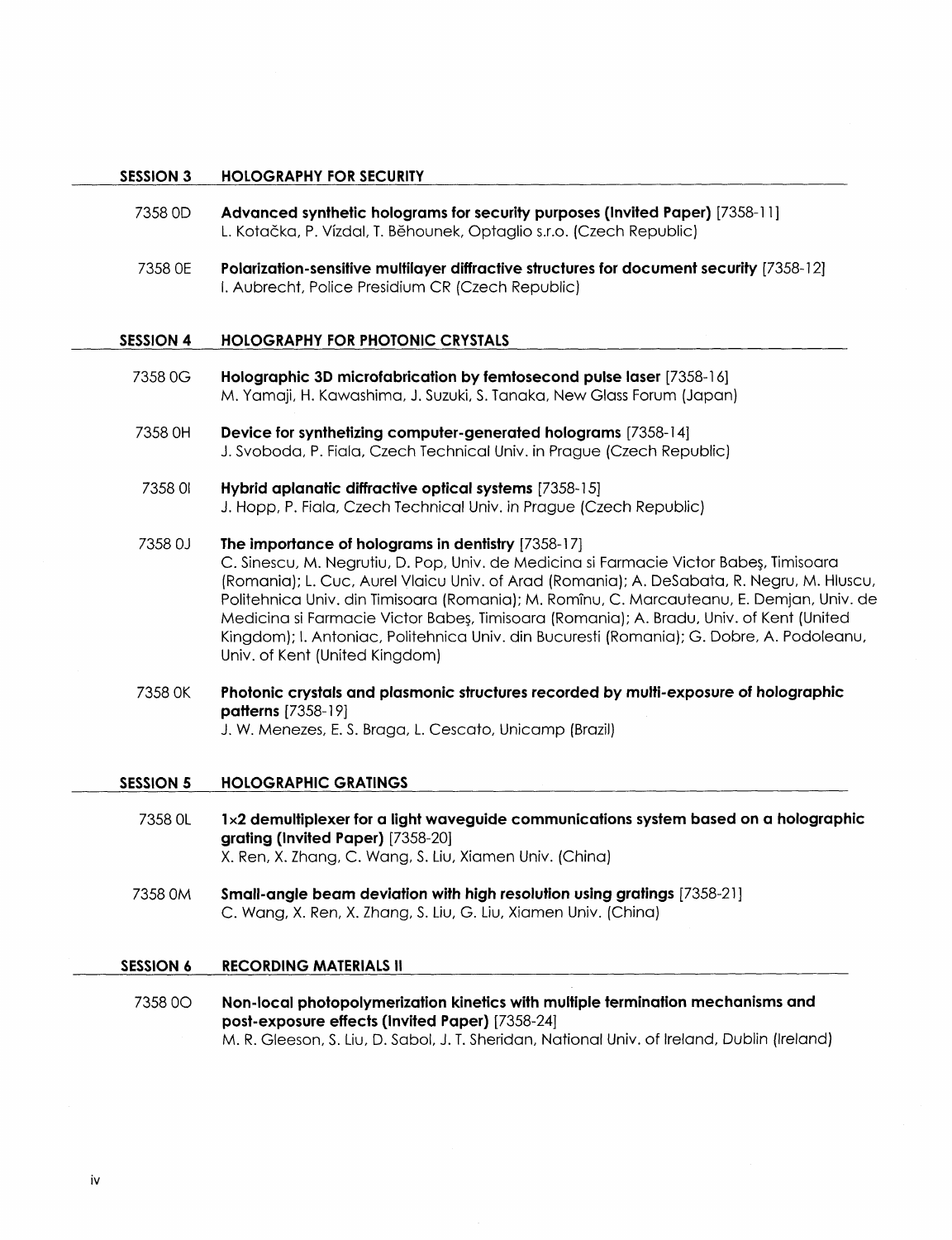- 7358 OP Highly effective dynamic holographic gratings in doped bismuth titanate crystals and applications to metrology [7358-25] G. E. Dovgalenko, ITT Technical Institute (United States); Y. Wu, Shanghai Jing Na Luo Decor Design Engineering Co. (China)
- 7358 OQ Improved model of the photo-initiation mechanisms in photopolymer materials [7358-26] S. Liu, M. R. Gleeson, D. Sabol, J. T. Sheridan, National Univ. of Ireland, Dublin (Ireland)
- 7358 OR Parameter extraction from gratings recorded in photopolymer [7358-27] D. Sabol, M. R. Gleeson, J. T. Sheridan, National Univ. of Ireland, Dublin (Ireland)
- 7358 OS Dynamic polarization holography: methods and applications [7358-28] B. Kilosanidze, G. Kakauridze, I. Chaganava, Institute of Cybernetics (Georgia)

#### SESSION <sup>7</sup> COMPUTER ASSISTED HOLOGRAPHY

- 7358 OT Record of thin dynamic holographic grating with asymmetrical fringe profile in optical feedback loop with TV-closure (Invited Paper) [7358-29] V. Yu. Venediktov, N. N. Freygang, V. A. Laskin, St. Petersburg State Univ. (Russian Federation)
- 7358 OU Semi-lens lens array and fast Fourier transform to generate hologram for live electronic holography [7358-30] K. Yamamoto, T. Mishina, M. Okui, National Institute of Information and Communications Technology (Japan)
- 7358 0V Walk through type electroholographic display using 3D screen [7358-31 ] K. Sato, Shonan Institute of Technology (Japan); K. Takano, Tokyo Metropolitan College of Industrial Technology (Japan); M. Ohki, Shonan Institute of Technology (Japan)
- <sup>7358</sup> 0W Computer generated holographic invariant LPCC filters for 4-f correlator [7358-32] R. S. Starikov, E. Yu. Zlokazov, Moscow Engineering Physics Institute (Russian Federation)

#### SESSION <sup>8</sup> DIGITAL HOLOGRAPHY

- 7358 0Y Holographic data storage with a planar-integrated optical write-read head [7358-34] M. Sollner, U. Vieth, Univ. of Hagen (Germany); K. Y. Hsu, S. H. Lin, National Chiao Tung Univ. (Taiwan); M. Gruber, Univ. of Hagen (Germany)
- 7358 <sup>10</sup> Deformation and shape measurement by compensation in digital holography [7358-37] R. Sefel, J. Kornis, Budapest Univ. of Technology and Economics (Hungary)
- 7358 <sup>11</sup> Compression of digital hologram sequences using MPEG-4 [7358-38] E. Darakis, National Univ. of Ireland, Maynooth (Ireland); T. J. Naughton, National Univ. of Ireland, Maynooth (Ireland) and Univ. of Oulu (Finland)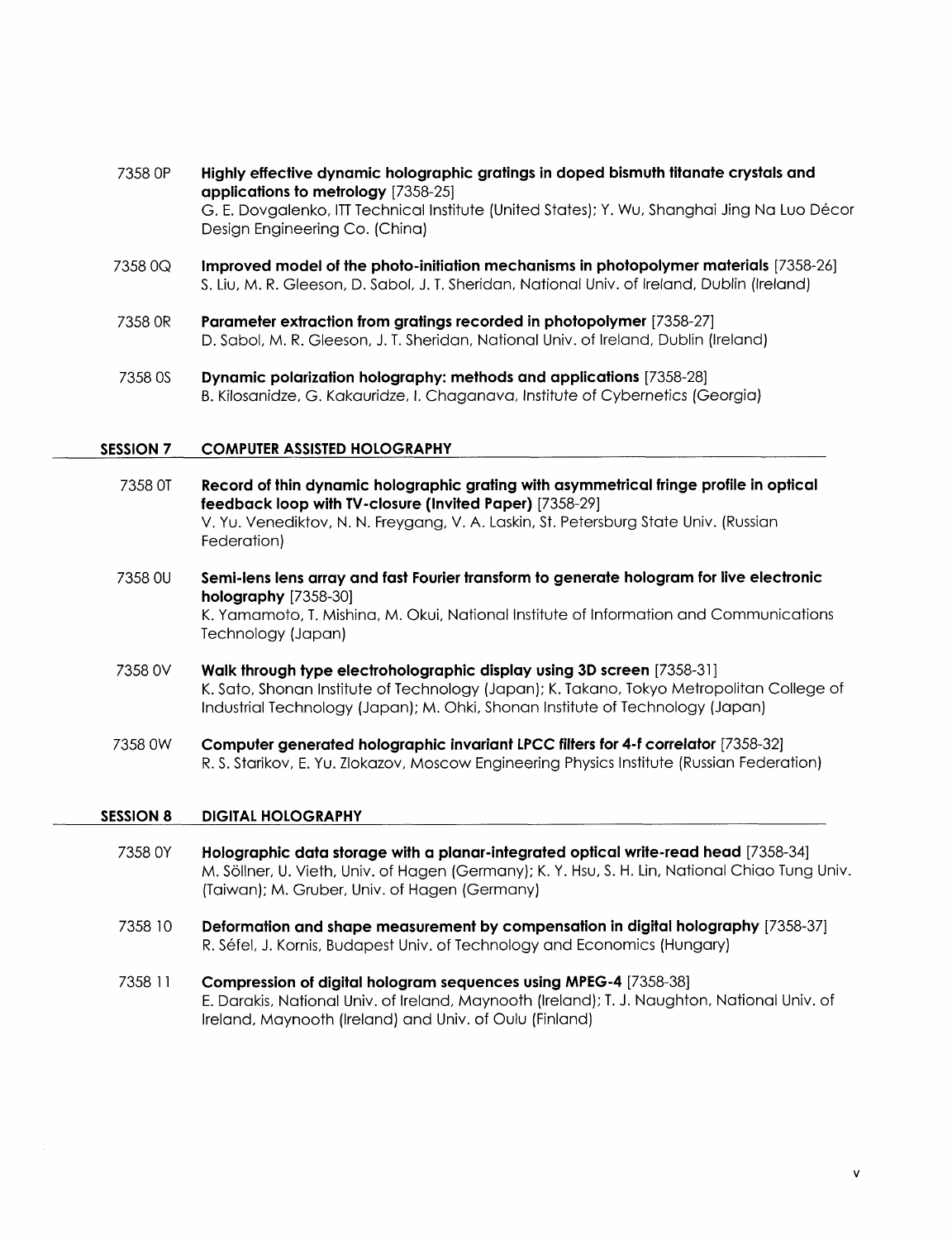#### POSTER SESSION

- 7358 <sup>12</sup> Optimization of lattice constants of 2D photonic crystals fabricated on ITO layers of LEDs using holographic method for efficient light extraction [7358-18] H. Lin, X. Zhang, S. Liu, Xiamen Univ. (China)
- 7358 13 Digital holography with arbitrary phase-step reconstruction using multiple holograms [7358-36] C.-C. Chang, Ming Dao Univ. (Taiwan); W. T. Hsieh, M. K. Kuo, National Defense Univ. (Taiwan)
- 7358 14 Fabrication of 2D photonic crystals with micron to submicron hexagonal lattices using single-exposure holographic technique [7358-39] X. Zhang, S. Li, S. Liu, H. Lin, X. Chen, X. Ren, Xiamen Univ. (China)
- 7358 15 Linear response deviations in photopolymers [7358-40] M. Ortuño, C. Neipp, E. Fernández, M. L. Álvarez, A. Beléndez, Univ. de Alicante (Spain)
- 7358 <sup>16</sup> Research of a method and optical system for recording multiplex holograms in a system of holographic memory [7358-41] S. B. Odinokov, E. A. Usovich, N. M. Verenikina, V. V. Markin, A. S. Goncharov, D. S. Lushnikov, A. S. Kuznecov, A. Y. Pavlov, Bauman Moscow State Technical Univ. (Russian Federation); A. I. Nikolaev, Holography-service Co. (Russian Federation); O. V. Andreeva, Saint-Petersburg State Univ. of Information Technologies, Mechanics and Optics (Russian Federation)
- 7358 17 Phase recording for formation of holographic optical elements on silver-halide photographic emulsions [7358-42]

N. M. Ganzherli, loffe Physico-Technical Institute (Russian Federation); S. N. Gulyaev, St. Petersburg State Polytechnical Univ. (Russian Federation); I. A. Maurer, D. F. Chernykh, loffe Physico-Technical Institute (Russian Federation)

of Industrial Technology (Japan); K. Asai, National Institute of Multimedia Education (Japan)

- 7358 19 Holographic fabrication of periodic structures on silicon as antireflective layers for high efficiency solar cells [7358-44] X. Chen, X. Zhang, S. Liu, X. Ren, C. Wang, Xiamen Univ. (China)
- 7358 1A An elementary research on wireless transmission of holographic 3D moving pictures [7358-45] K. Takano, Tokyo Metropolitan College of Industrial Technology (Japan); K. Sato, Shonan Institute of Technology (Japan); T. Endo, H. Asano, A. Fukuzawa, Tokyo Metropolitan College

7358 1B A color retrieval technique using holograms [7358-46] M. Fukuda, S. Yamamoto, Toyohashi Univ. of Technology (Japan); M. Kato, T. Kawaguchi, PaPa Lab. Co., Ltd. (Japan); M. Aono, H. Sekino, M. Inoue, Toyohashi Univ. of Technology (Japan)

<sup>7358</sup> 1C Multiplexing holograms for data page storage using a LCD as hybrid ternary modulation [7358-47] E. Fernández, M. Ortuño, S. Gallego, C. García, A. Márquez, A. Beléndez, I. Pascual, Univ. de Alicante (Spain)